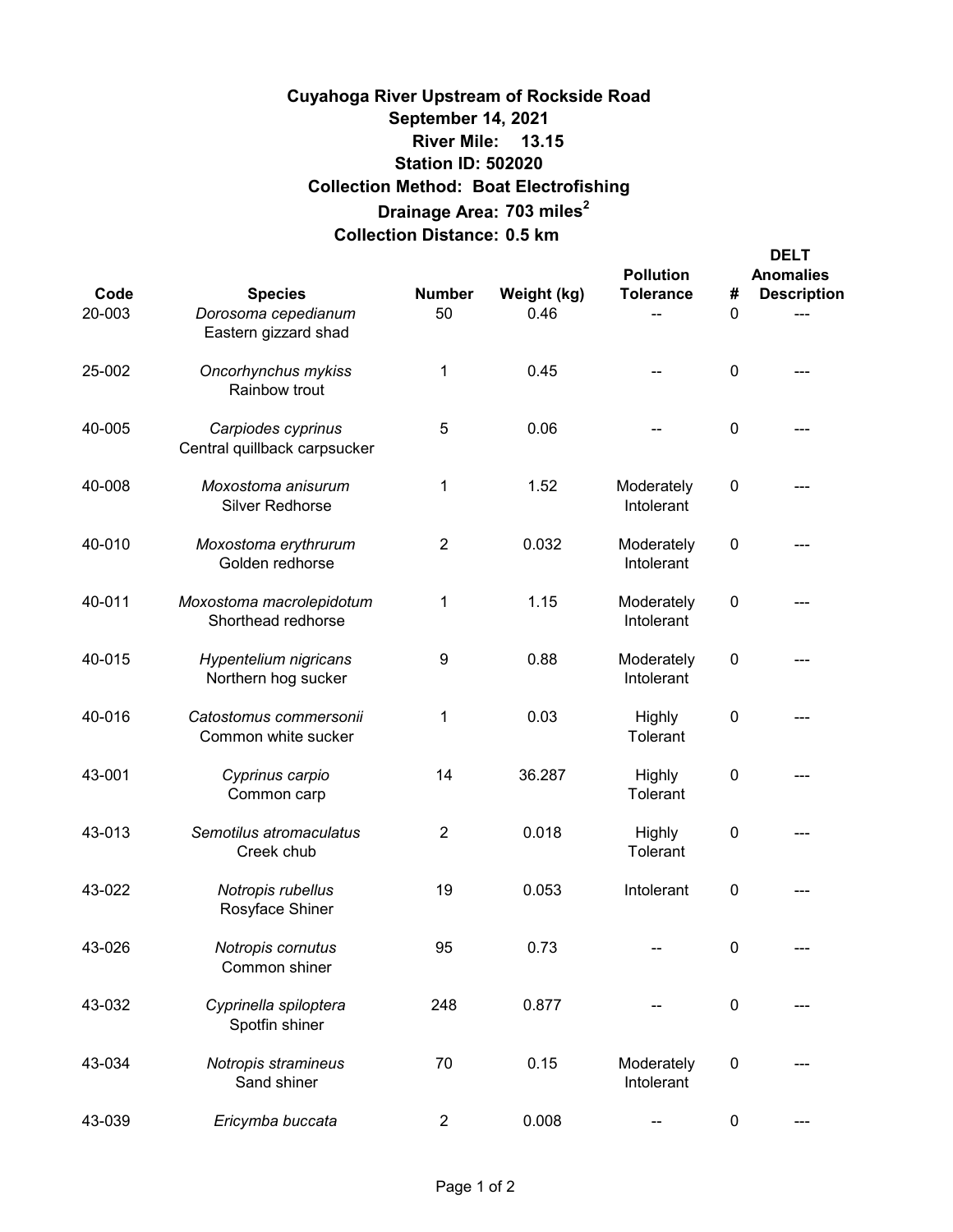# **13.15 River Mile: Cuyahoga River Upstream of Rockside Road September 14, 2021**

#### Silverjaw minnow

| 43-043 | Pimephales notatus<br><b>Bluntnose minnow</b>                                                                                                                                            | 11                                           | 0.05                                              | Highly<br>Tolerant       | $\pmb{0}$   |         |
|--------|------------------------------------------------------------------------------------------------------------------------------------------------------------------------------------------|----------------------------------------------|---------------------------------------------------|--------------------------|-------------|---------|
| 43-044 | Campostoma anomalum<br>Central stoneroller minnow                                                                                                                                        | 15                                           | 0.26                                              |                          | 1           | Erosion |
| 47-002 | Ictalurus punctatus<br>Channel catfish                                                                                                                                                   | 13                                           | 2.703                                             |                          | $\pmb{0}$   |         |
| 47-007 | Pylodictis olivaris<br><b>Flathead Catfish</b>                                                                                                                                           | 6                                            | 1.9                                               |                          | $\pmb{0}$   |         |
| 74-003 | Morone americana<br>White perch                                                                                                                                                          | $\overline{\mathbf{4}}$                      | 0.04                                              |                          | $\pmb{0}$   |         |
| 77-004 | Micropterus dolomieui<br>Smallmouth bass                                                                                                                                                 | 12                                           | 1.6                                               | Moderately<br>Intolerant | $\mathbf 0$ |         |
| 77-009 | Lepomis macrochirus<br>Northern bluegill sunfish                                                                                                                                         | $\overline{2}$                               | 0.035                                             | Moderately<br>Tolerant   | $\pmb{0}$   |         |
| 80-011 | Percina caprodes<br>Northern logperch darter                                                                                                                                             | 5                                            | 0.11                                              | Moderately<br>Intolerant | $\pmb{0}$   |         |
| 80-014 | Ethestoma nigrum<br>Johnny darter                                                                                                                                                        | 1                                            | 0.002                                             |                          | $\pmb{0}$   |         |
| 80-015 | Etheostoma blenniodes<br>Greenside darter                                                                                                                                                | 3                                            | 0.01                                              | Moderately<br>Intolerant | 0           |         |
| 85-001 | Aplodinotus grunniens<br>Freshwater drum                                                                                                                                                 | 3                                            | 3.4                                               | Moderately<br>Tolerant   | $\pmb{0}$   |         |
| 87-001 | Neogobius melanostomus<br>Round goby                                                                                                                                                     | 9                                            | 0.07                                              |                          | $\pmb{0}$   |         |
|        | <b>Totals</b>                                                                                                                                                                            | 604                                          | 52.885                                            |                          | 1           |         |
|        | *DELT anomalies were observed on<br>Index of Biotic Integrity (IBI) =<br>Modified Index of Well-Being (MIwb) =<br>Shannon Diversity Index, no.<br>Shannon Diversity Index, wt.<br>N<br>B | 40<br>8.7<br>2.099<br>1.385<br>1124<br>31.88 | 0.17 % of the fish collected.<br>(Good)<br>(Good) |                          |             |         |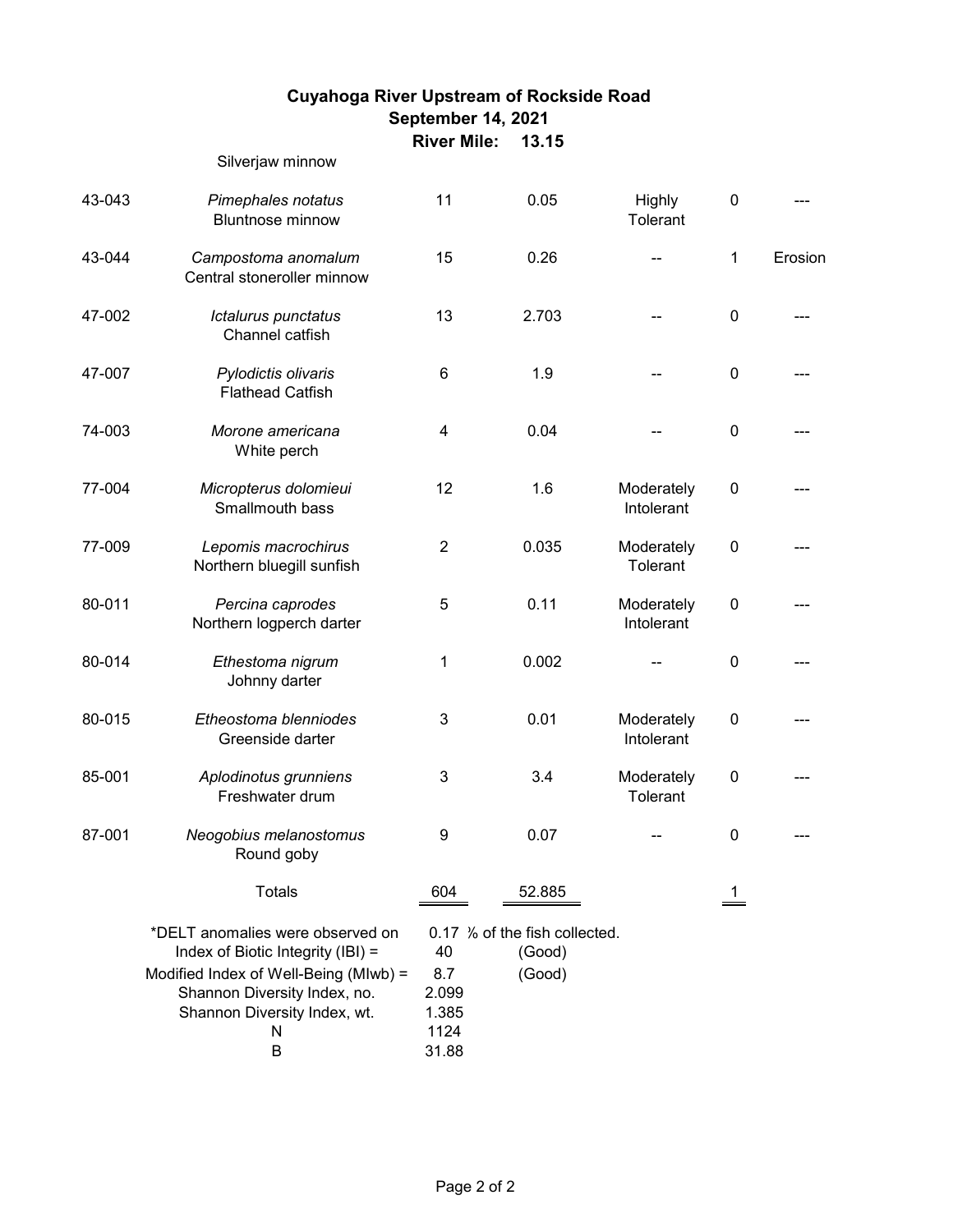# **10.75 River Mile: 743 miles<sup>2</sup> Drainage Area: Collection Distance: 0.5 km Cuyahoga River Upstream of Southerly WWTC September 13, 2021 Collection Method: Boat Electrofishing Station ID: F01A25**

| Code<br>20-003 | <b>Species</b><br>Dorosoma cepedianum              | <b>Number</b><br>4 | Weight (kg)<br>0.018 | <b>Pollution</b><br><b>Tolerance</b> | #<br>0    | <b>DELT</b><br><b>Anomalies</b><br><b>Description</b> |
|----------------|----------------------------------------------------|--------------------|----------------------|--------------------------------------|-----------|-------------------------------------------------------|
|                | Eastern gizzard shad                               |                    |                      |                                      |           |                                                       |
| 40-005         | Carpiodes cyprinus<br>Central quillback carpsucker | 1                  | 1.361                |                                      | $\pmb{0}$ |                                                       |
| 40-010         | Moxostoma erythrurum<br>Golden redhorse            | 4                  | 0.034                | Moderately<br>Intolerant             | $\pmb{0}$ |                                                       |
| 40-011         | Moxostoma macrolepidotum<br>Shorthead redhorse     | 4                  | 1.56                 | Moderately<br>Intolerant             | $\pmb{0}$ |                                                       |
| 40-015         | Hypentelium nigricans<br>Northern hog sucker       | $\overline{2}$     | 0.21                 | Moderately<br>Intolerant             | $\pmb{0}$ |                                                       |
| 40-016         | Catostomus commersonii<br>Common white sucker      | 13                 | 0.831                | Highly<br>Tolerant                   | $\pmb{0}$ |                                                       |
| 43-001         | Cyprinus carpio<br>Common carp                     | 1                  | 0.159                | Highly<br>Tolerant                   | 0         |                                                       |
| 43-013         | Semotilus atromaculatus<br>Creek chub              | 1                  | 0.005                | Highly<br>Tolerant                   | $\pmb{0}$ |                                                       |
| 43-026         | Notropis cornutus<br>Common shiner                 | 8                  | 0.028                |                                      | 0         |                                                       |
| 43-032         | Cyprinella spiloptera<br>Spotfin shiner            | 16                 | 0.094                |                                      | $\pmb{0}$ |                                                       |
| 43-034         | Notropis stramineus<br>Sand shiner                 | 3                  | 0.008                | Moderately<br>Intolerant             | $\pmb{0}$ |                                                       |
| 43-043         | Pimephales notatus<br><b>Bluntnose minnow</b>      | 3                  | 0.012                | Highly<br>Tolerant                   | 0         |                                                       |
| 43-044         | Campostoma anomalum<br>Central stoneroller minnow  | 5                  | 0.02                 |                                      | $\pmb{0}$ |                                                       |
| 47-002         | Ictalurus punctatus<br>Channel catfish             | 5                  | 6.804                |                                      | $\pmb{0}$ |                                                       |
| 47-004         | Ictalurus natalis                                  | 3                  | 0.176                | Highly                               | $\pmb{0}$ |                                                       |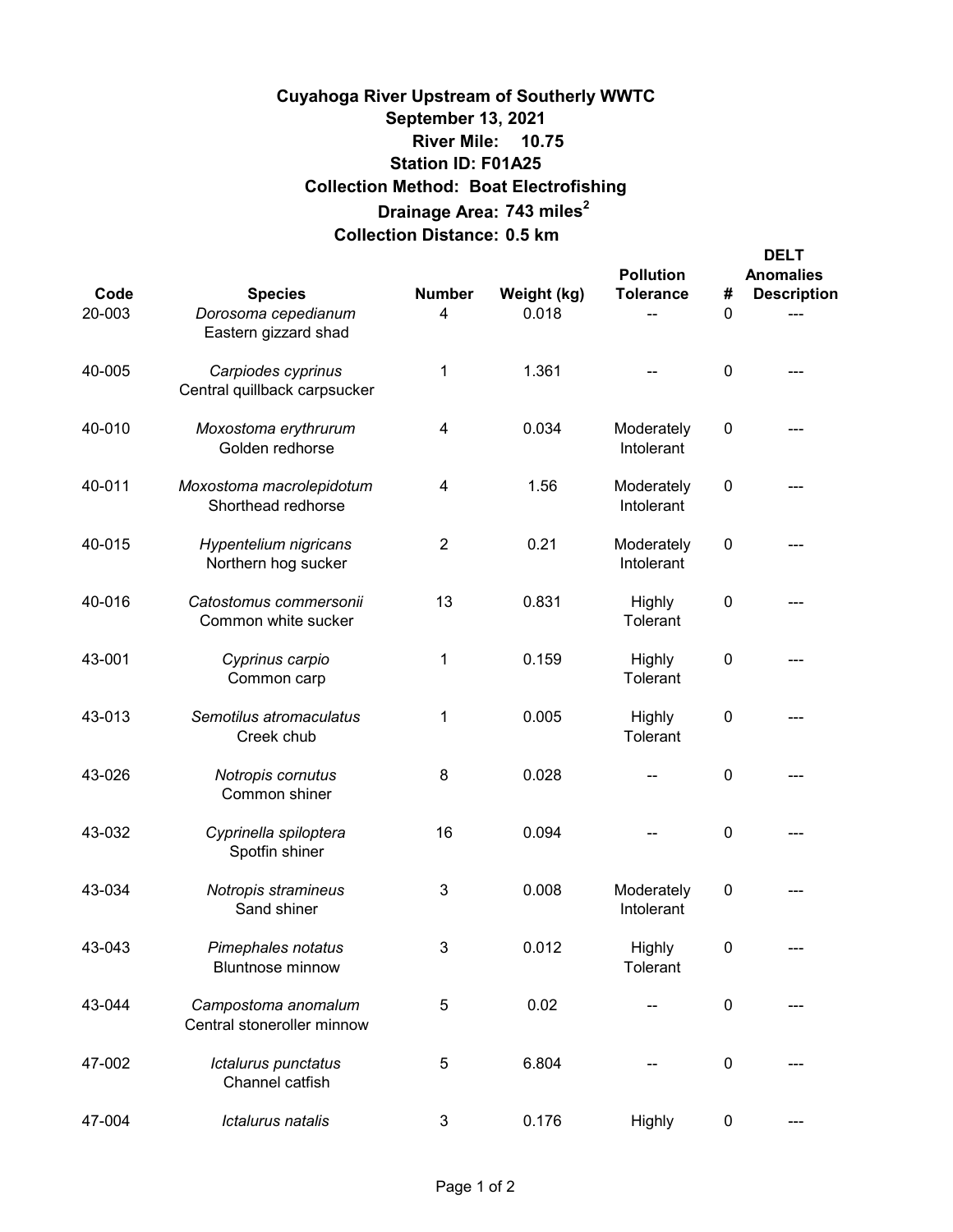# **10.75 River Mile: Cuyahoga River Upstream of Southerly WWTC September 13, 2021**

|        | Yellow bullhead                                                                                                                                                                          |                                            |                                                                         | Tolerant                 |                |        |
|--------|------------------------------------------------------------------------------------------------------------------------------------------------------------------------------------------|--------------------------------------------|-------------------------------------------------------------------------|--------------------------|----------------|--------|
| 70-001 | Labidesthes sicculus<br><b>Brook silverside</b>                                                                                                                                          | 1                                          | 0.005                                                                   | Moderately<br>Intolerant | $\mathbf 0$    |        |
| 77-004 | Micropterus dolomieui<br>Smallmouth bass                                                                                                                                                 | 23                                         | 7.306                                                                   | Moderately<br>Intolerant | 1              | Lesion |
| 77-008 | Lepomis cyanellus<br>Green sunfish                                                                                                                                                       | 3                                          | 0.028                                                                   | Highly<br>Tolerant       | $\pmb{0}$      |        |
| 77-009 | Lepomis macrochirus<br>Northern bluegill sunfish                                                                                                                                         | 1                                          | 0.12                                                                    | Moderately<br>Tolerant   | $\pmb{0}$      |        |
| 80-002 | Sander vitreus<br>Walleye                                                                                                                                                                | 1                                          | 0.03                                                                    |                          | $\mathbf 0$    |        |
| 80-011 | Percina caprodes<br>Northern logperch darter                                                                                                                                             | 5                                          | 0.092                                                                   | Moderately<br>Intolerant | $\mathbf 0$    |        |
| 80-015 | Etheostoma blenniodes<br>Greenside darter                                                                                                                                                | $\overline{2}$                             | 0.006                                                                   | Moderately<br>Intolerant | $\mathbf 0$    |        |
| 80-022 | Ethestoma caeruleum<br>Rainbow darter                                                                                                                                                    | 1                                          | 0.003                                                                   | Moderately<br>Intolerant | $\pmb{0}$      |        |
| 87-001 | Neogobius melanostomus<br>Round goby                                                                                                                                                     | 9                                          | 0.089                                                                   |                          | $\mathbf 0$    |        |
|        | <b>Totals</b>                                                                                                                                                                            | 119                                        | 18.999                                                                  |                          | $\overline{1}$ |        |
|        | *DELT anomalies were observed on<br>Index of Biotic Integrity (IBI) =<br>Modified Index of Well-Being (MIwb) =<br>Shannon Diversity Index, no.<br>Shannon Diversity Index, wt.<br>N<br>B | 36<br>8.7<br>2.737<br>1.579<br>172<br>35.4 | 0.84 % of the fish collected.<br>(Marginally Good)<br>(Marginally Good) |                          |                |        |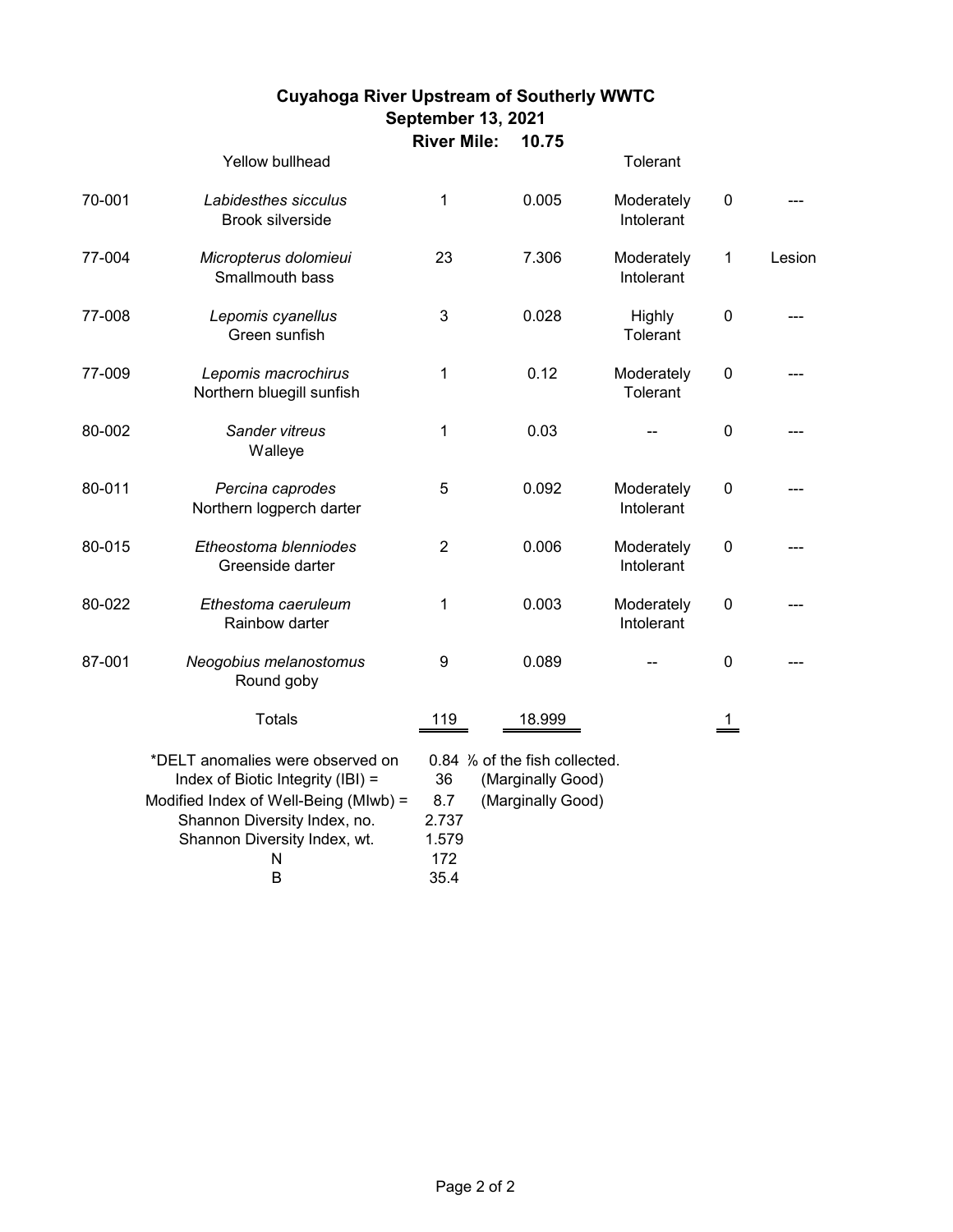# **8.60 River Mile: 745 miles<sup>2</sup> Drainage Area: Collection Distance: 0.5 km Cuyahoga River Upstream of Big Creek September 13, 2021 Collection Method: Boat Electrofishing Station ID: 200025**

| Code<br>20-003 | <b>Species</b><br>Dorosoma cepedianum<br>Eastern gizzard shad | <b>Number</b><br>137 | Weight (kg)<br>1.17 | <b>Pollution</b><br><b>Tolerance</b> | #<br>0 | <b>DELT</b><br><b>Anomalies</b><br><b>Description</b> |
|----------------|---------------------------------------------------------------|----------------------|---------------------|--------------------------------------|--------|-------------------------------------------------------|
| 40-008         | Moxostoma anisurum<br>Silver Redhorse                         | $\overline{2}$       | 5.443               | Moderately<br>Intolerant             | 0      |                                                       |
| 40-010         | Moxostoma erythrurum<br>Golden redhorse                       | 3                    | 0.017               | Moderately<br>Intolerant             | 0      |                                                       |
| 40-011         | Moxostoma macrolepidotum<br>Shorthead redhorse                | 12                   | 3.035               | Moderately<br>Intolerant             | 0      |                                                       |
| 40-015         | Hypentelium nigricans<br>Northern hog sucker                  | 7                    | 1.02                | Moderately<br>Intolerant             | 0      |                                                       |
| 43-020         | Notropis atherinoides<br><b>Common Emerald shiner</b>         | 6                    | 0.03                |                                      | 0      |                                                       |
| 43-026         | Notropis cornutus<br>Common shiner                            | 17                   | 0.055               |                                      | 0      |                                                       |
| 43-032         | Cyprinella spiloptera<br>Spotfin shiner                       | 5                    | 0.01                |                                      | 0      |                                                       |
| 43-033         | Notropis dorsalis<br><b>Bigmouth Shiner</b>                   | 1                    | 0.003               |                                      | 0      |                                                       |
| 43-034         | Notropis stramineus<br>Sand shiner                            | 26                   | 0.032               | Moderately<br>Intolerant             | 0      |                                                       |
| 43-035         | Notropis volucellus<br>Mimic Shiner                           | $\overline{2}$       | 0.004               | Common<br>Intolerant                 | 0      |                                                       |
| 43-042         | Pimephales promelas<br>Northern fathead minnow                | 1                    | 0.003               | Highly<br>Tolerant                   | 0      |                                                       |
| 43-043         | Pimephales notatus<br><b>Bluntnose minnow</b>                 | 10                   | 0.012               | Highly<br>Tolerant                   | 0      |                                                       |
| 43-044         | Campostoma anomalum<br>Central stoneroller minnow             | 3                    | 0.01                |                                      | 0      |                                                       |
| 47-002         | Ictalurus punctatus                                           | 8                    | 5.461               |                                      | 0      |                                                       |